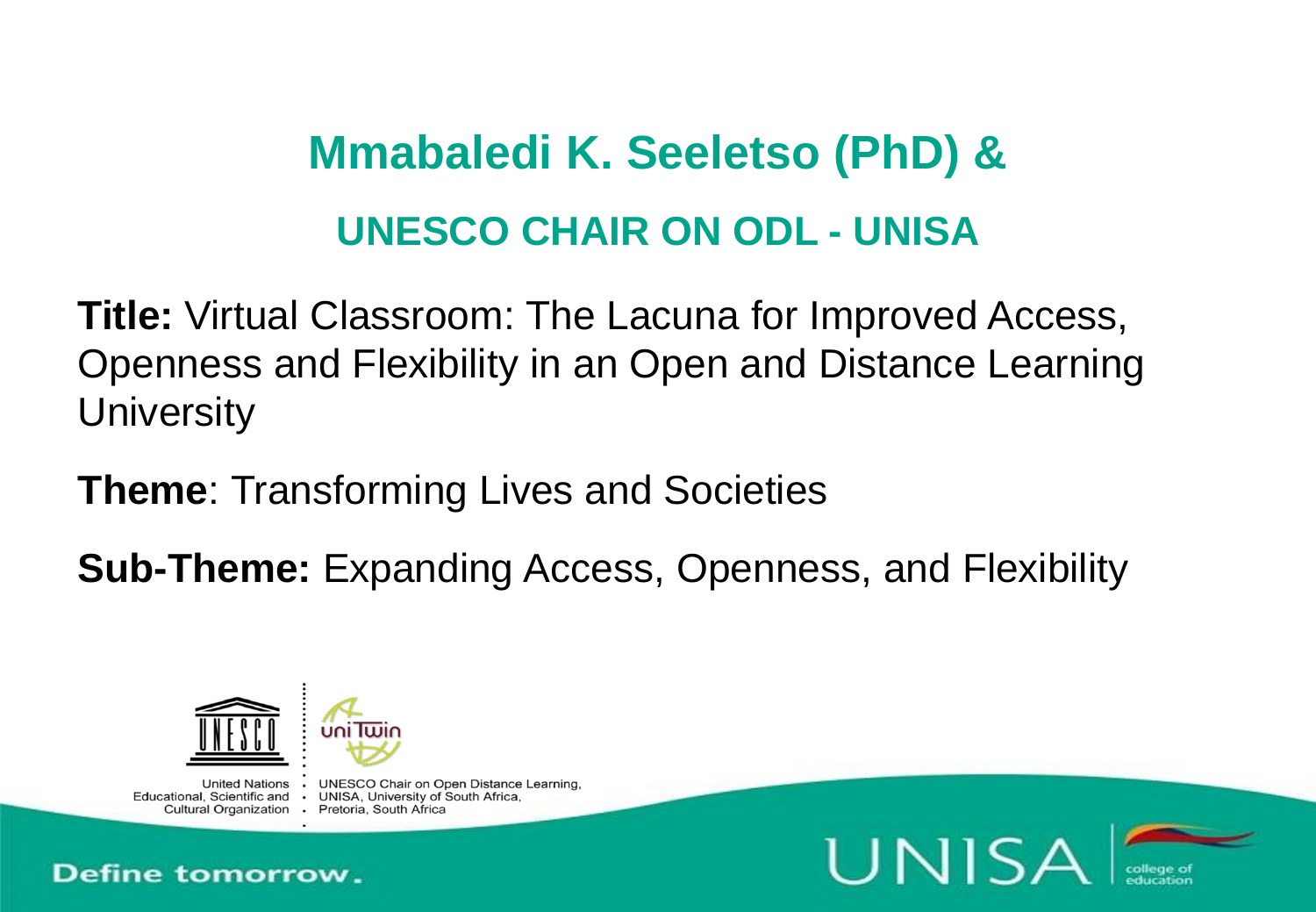### **Adult Learners**





United Nations : UNESCO Chair on Open Distance Learning,<br>Educational, Scientific and : UNISA, University of South Africa,<br>Cultural Organization : Pretoria, South Africa



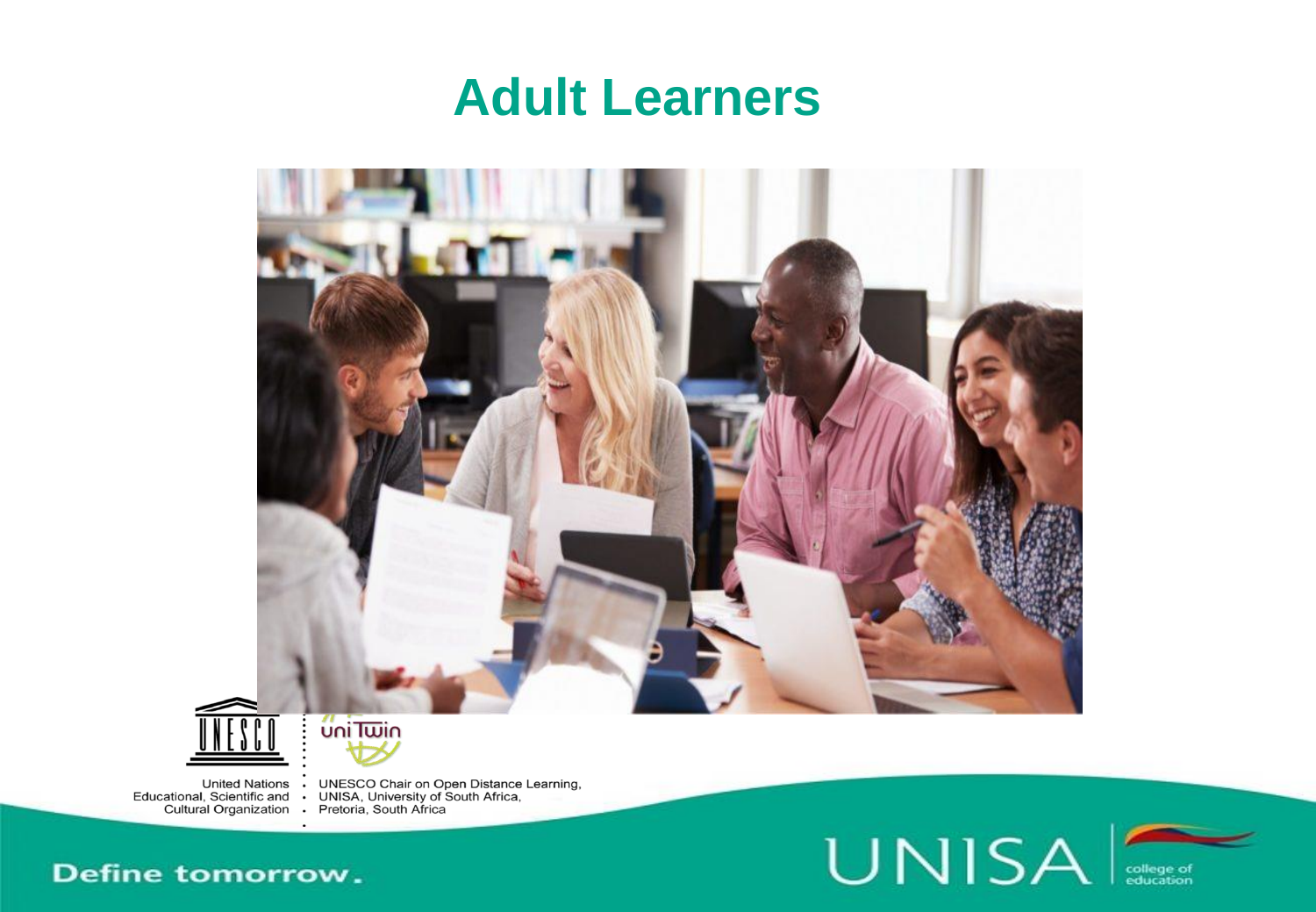### **Overview**

**UNISA** 

- Introduction
- Research Question(s)
- Research Design and Methodology
- Participants
- Findings
- Conclusions



United Nations • UNESCO Chair on Open Distance Learning, Educational, Scientific and . UNISA, University of South Africa, Cultural Organization . Pretoria, South Africa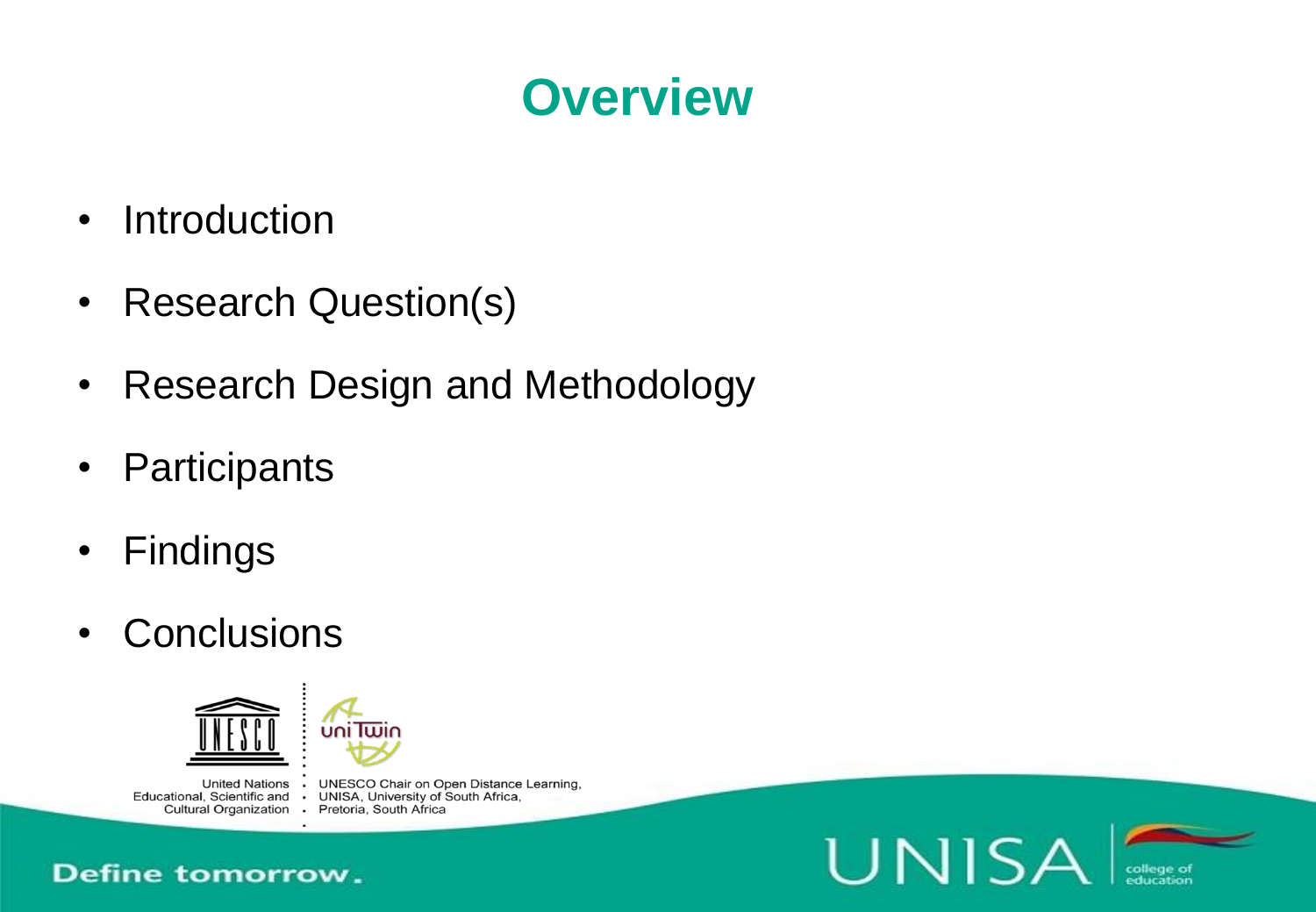## **Introduction**

- Study on perceptions & experiences of virtual students enrolled in the Master of Educational Leadership (MEdEL) programme (On-going programme – study to guide in the evaluation and review of the programme)
- Virtual classes started in July 2016 to address issues of access and openness

#### **Key issues:**

- **Online interaction for both learners and students**
- **Quality of both content and support**
- **Satisfaction of the virtual class students regarding available resources**

UNISA

• **Simultaneous delivery of the programme**



United Nations . Educational, Scientific and Cultural Organization · Pretoria, South Africa

**UNESCO Chair on Open Distance Learning.** • UNISA, University of South Africa,

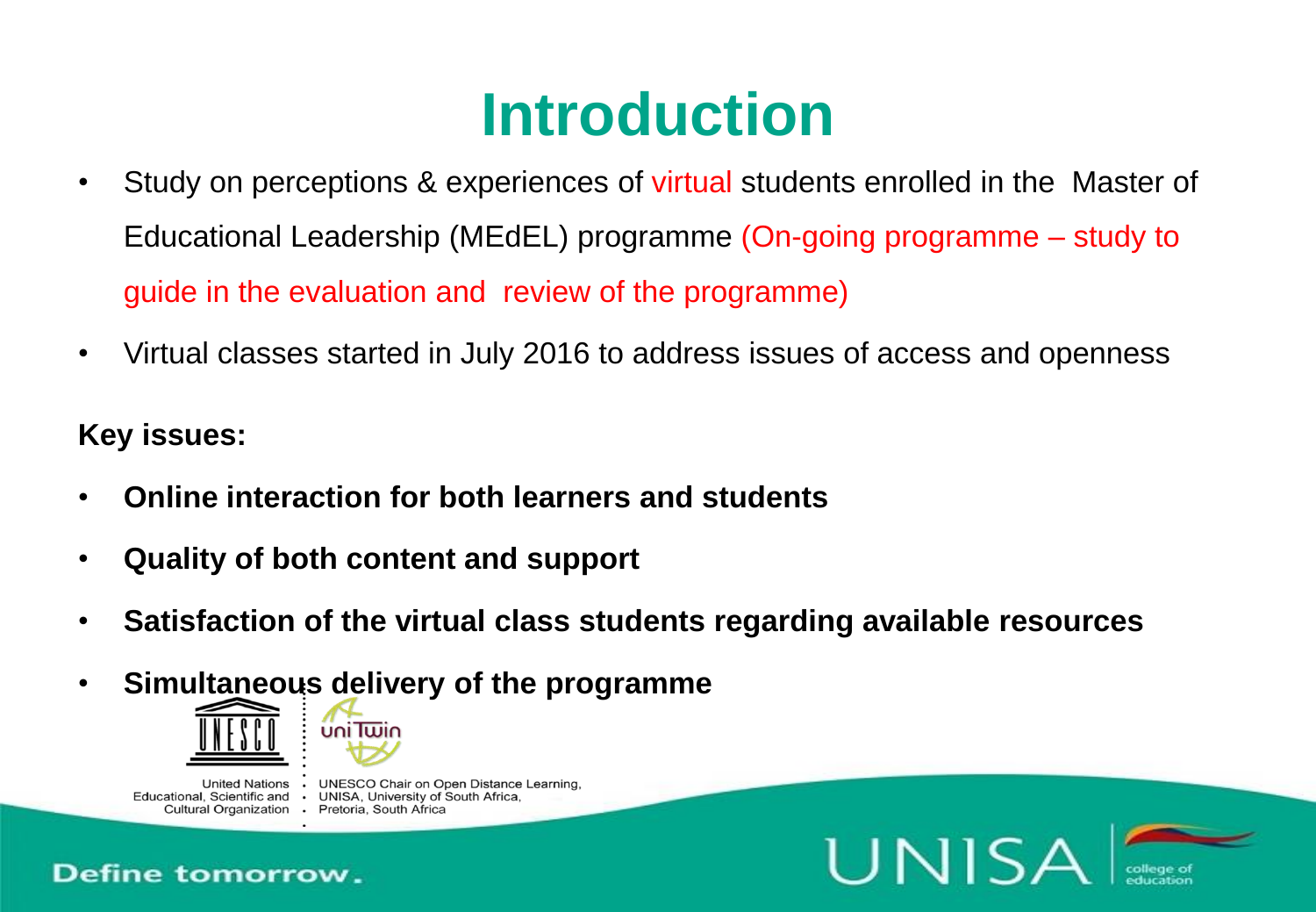### **Research Questions**

**Reasearch Questions:** 

(i) How do MEdEL students at BOU perceive the virtual delivery of the programme?

(ii) What are lived experiences of MEdEL virtual students?



Cultural Organization · Pretoria, South Africa

United Nations • UNESCO Chair on Open Distance Learning. Educational, Scientific and . UNISA, University of South Africa,



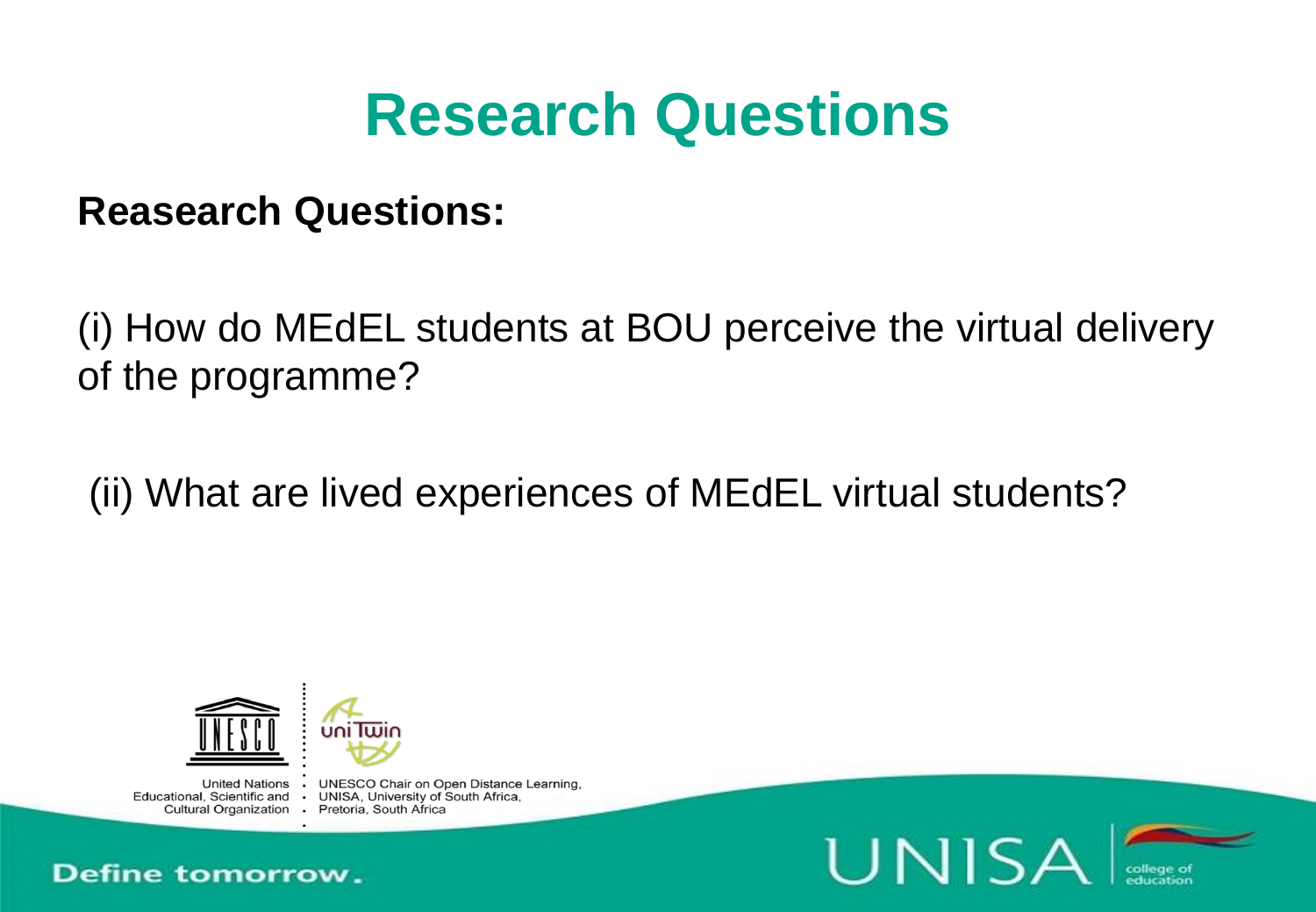### **Research Design and Methodology**

- Exploratory Mixed Methods Design
- Purposively Sampled Participants
- Survey questionnaire administered to establish the extent to which virtual classroom delivery provides improved access, openness and flexibility in an ODL university
- Thematic data analysis

 $\cdot$ 



**United Nations** Educational, Scientific and

**UNESCO Chair on Open Distance Learning.** • UNISA, University of South Africa. Cultural Organization · Pretoria, South Africa



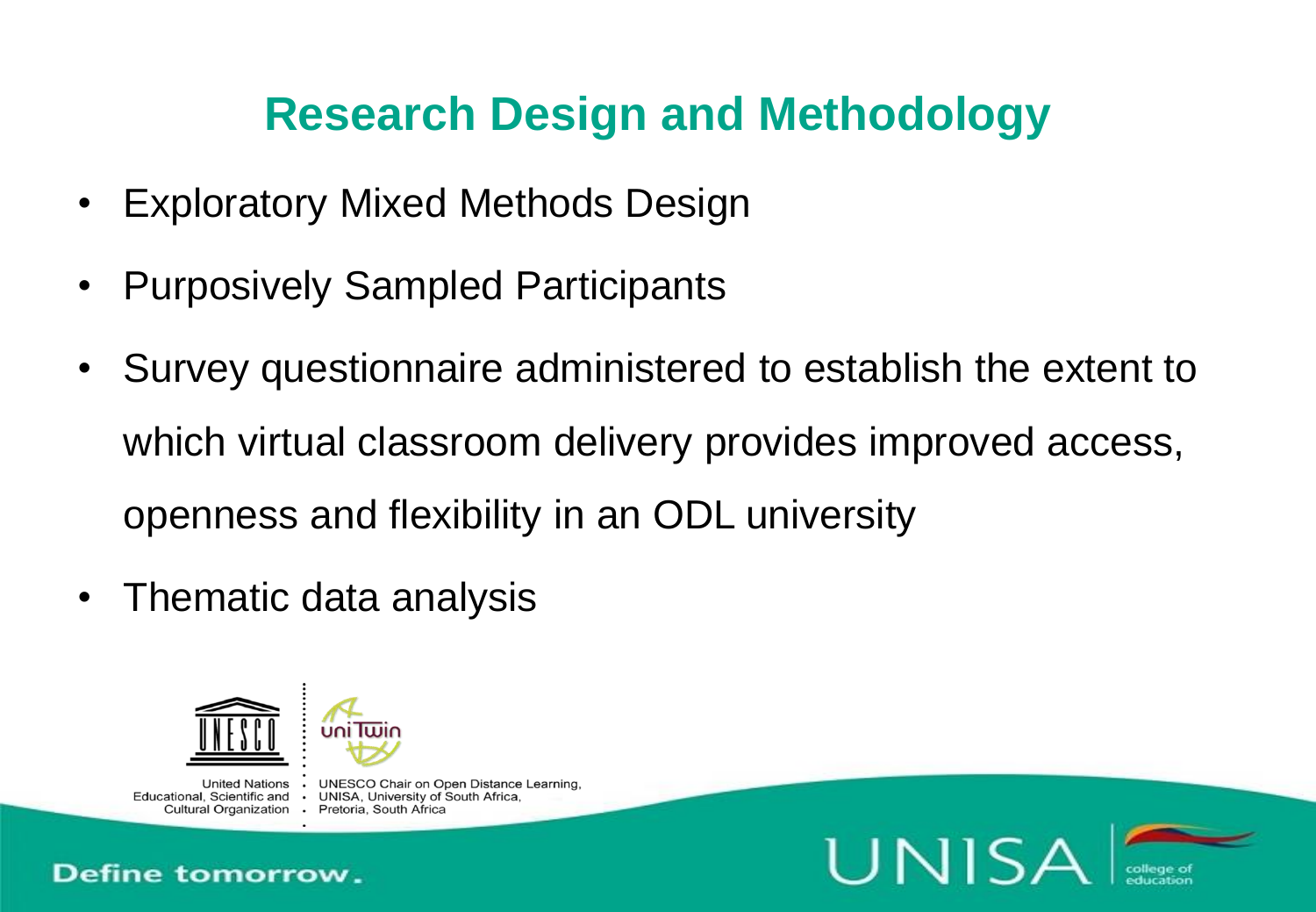# **Participants**

• 32 students invited guided by year 2 Semester 2 tutorial attendance register

- **27 responded;** ( 18F & 14M)
- Aged between 34 & 55+ years



United Nations • UNESCO Chair on Open Distance Learning. Educational, Scientific and . UNISA, University of South Africa, Cultural Organization · Pretoria, South Africa



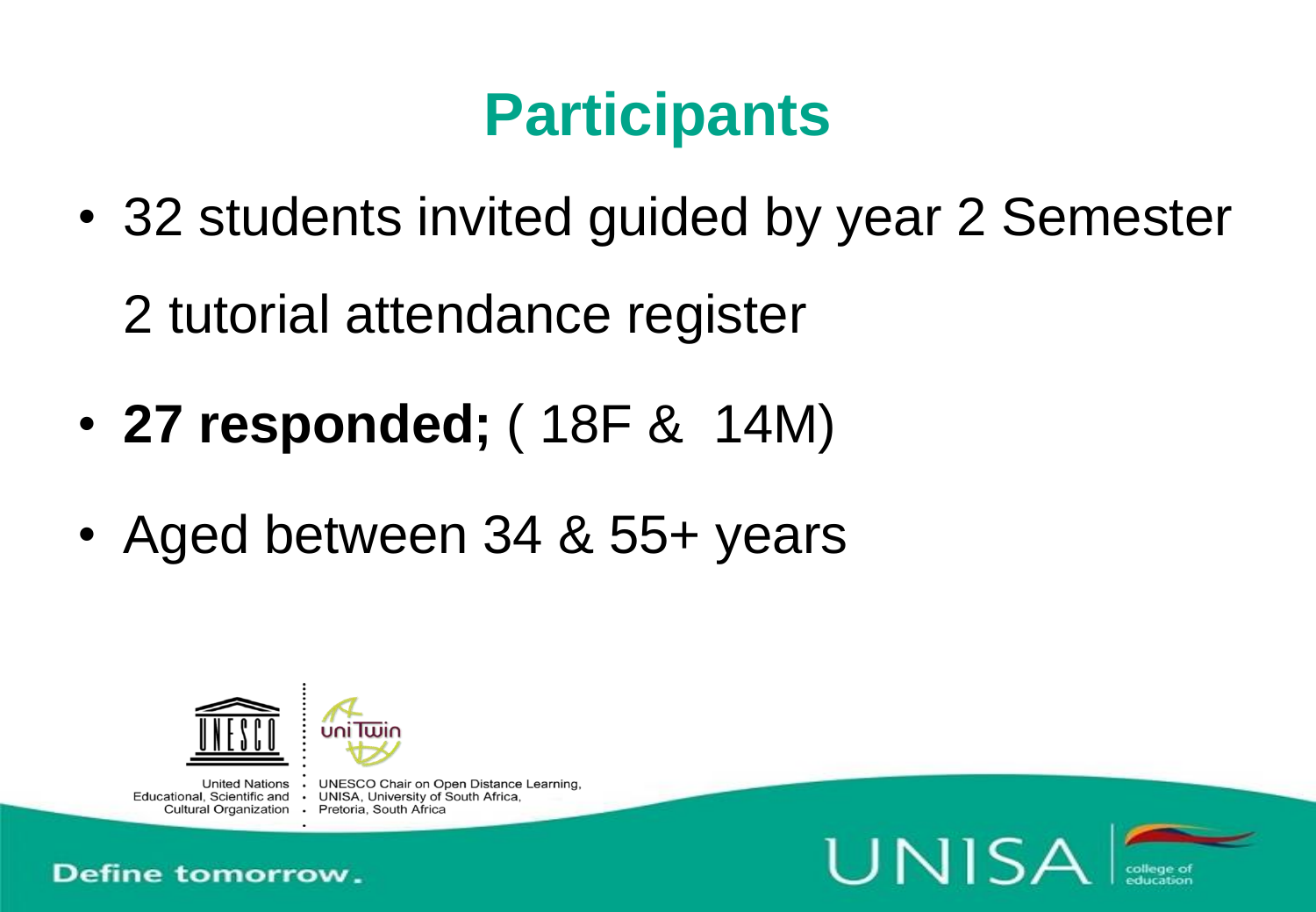# **Findings (mostly from students)**

- Students provided what they perceived as good effects of a virtual class and what they regarded as challenges.
- Also shared their experiences against these perceptions



United Nations • UNESCO Chair on Open Distance Learning. Educational, Scientific and . UNISA, University of South Africa, Cultural Organization · Pretoria, South Africa



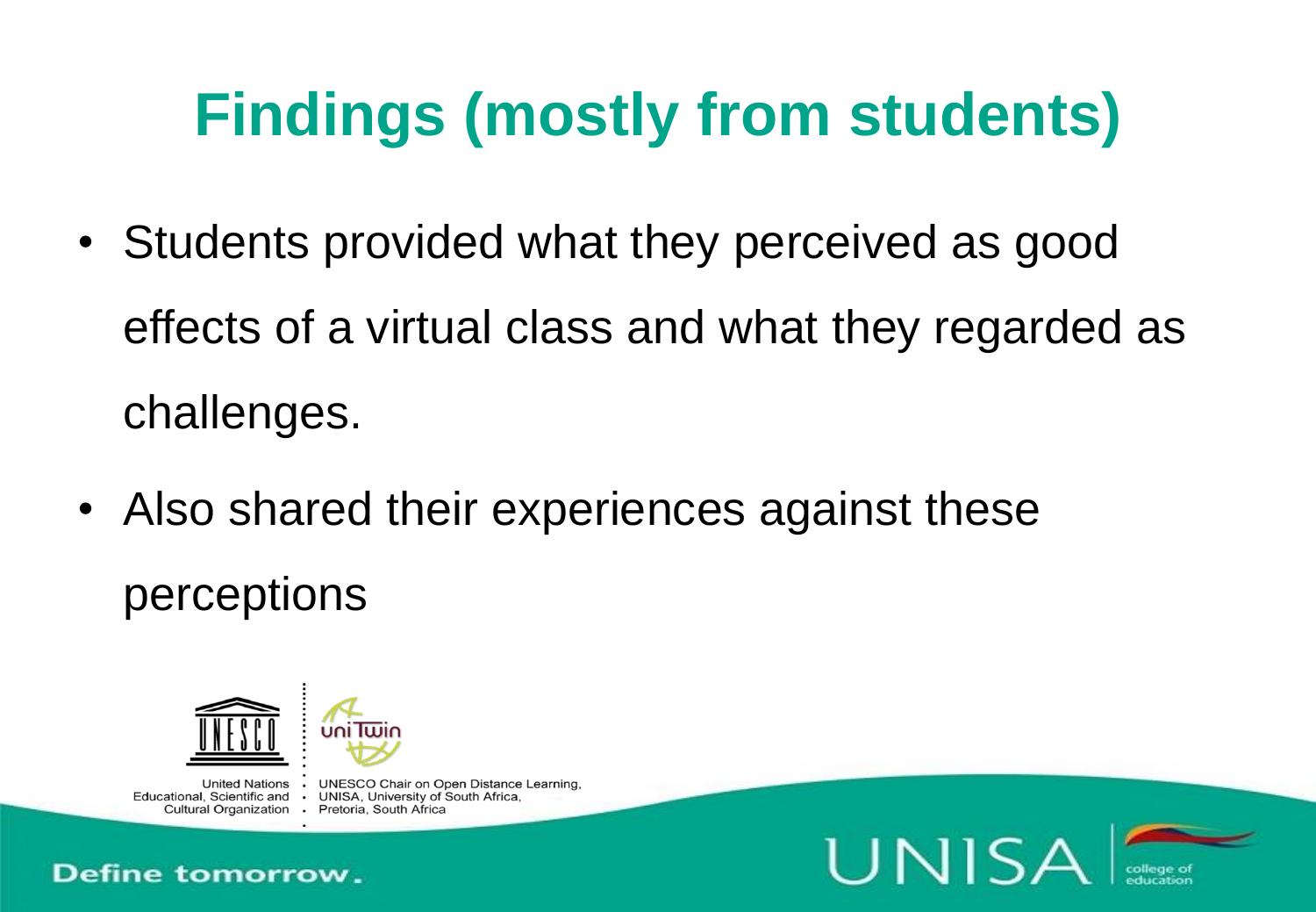## **Findings Cont …**

### **Perceptions & experiences of virtual classroom**

- Virtual class not significantly different in terms of quality of content
- Creates more autonomous, self-directed learners who devise means to support each other (Knowles, 1975)
- Creation of social platforms to break isolation
- High retention due to high interaction, both synchronous and asynchronous
- Out perform the face-to-face class

 $\bullet$ 

• The smartboard used required internet to function, and most of the time internet is down especially during working hours



**United Nations** Educational, Scientific and Cultural Organization · Pretoria, South Africa

**Define tomorrow.** 

**UNESCO Chair on Open Distance Learning.** UNISA, University of South Africa,



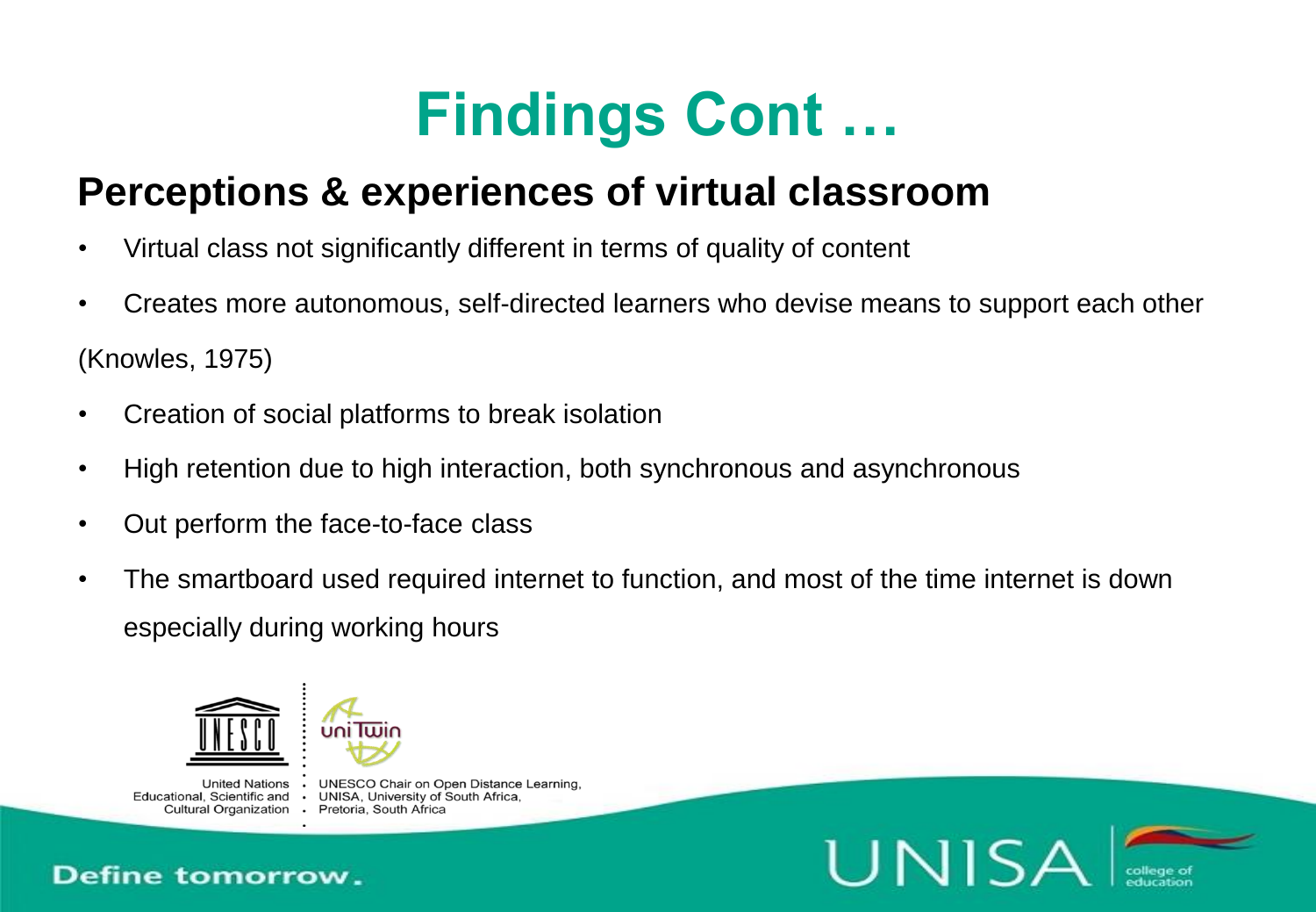### **Findings ont …**

### **Perceptions & experiences of virtual classroom cont …**

- Virtual class students develop to be better managers, for both their time and study
- Motivate each other and help break isolation
- More disciplined than the face-to-face cohort, who can easily procrastinate
- Sharpen students' digital and knowledge skills (in areas of expertise)
- Reduce social anxiety (Domingo *et. al.,* 2017)



**United Nations** Educational, Scientific and

**UNESCO Chair on Open Distance Learning.** UNISA, University of South Africa, Cultural Organization · Pretoria, South Africa



 $\bullet$ 

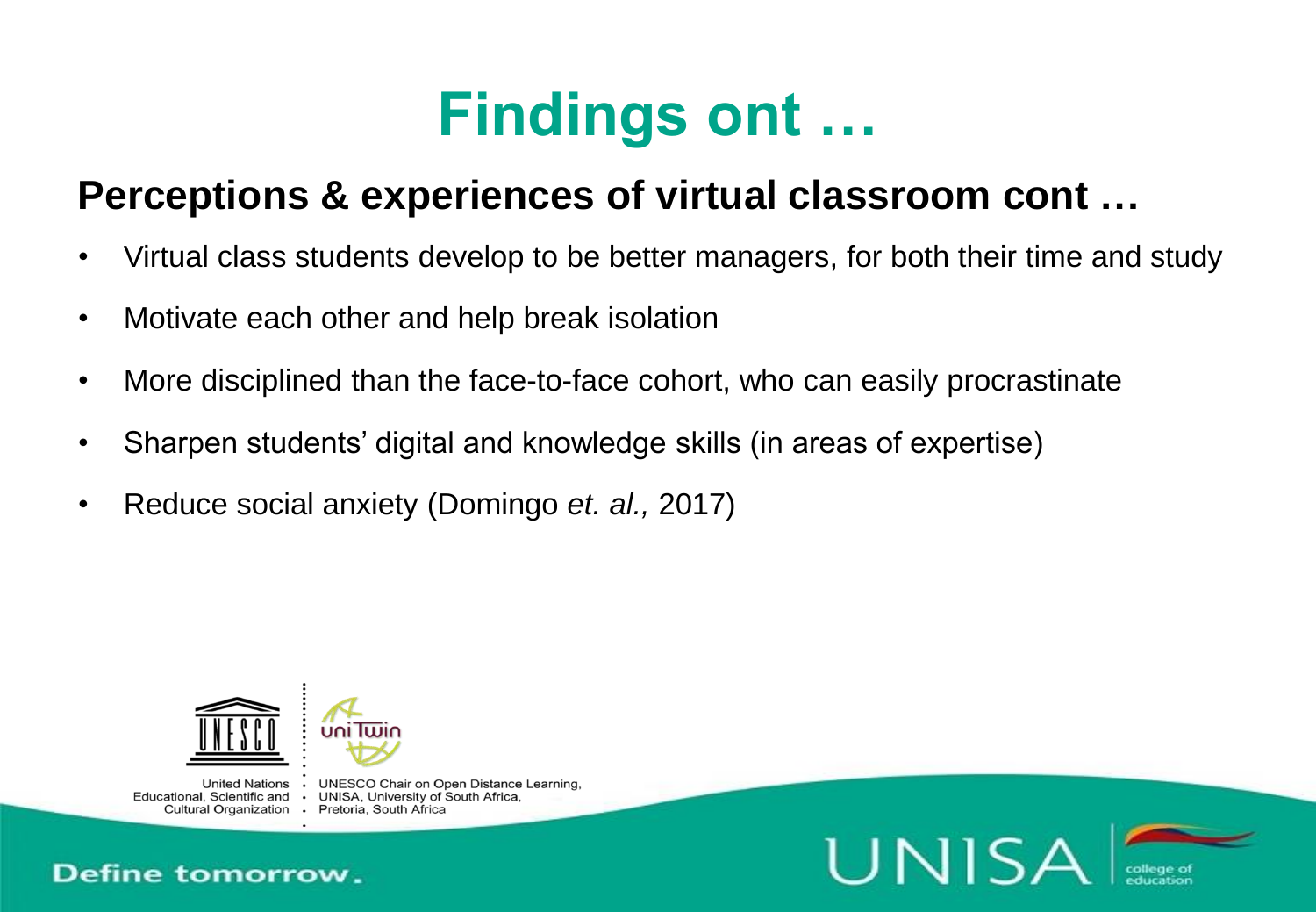# **Findings cont …**

### **Challenges of virtual Class room**

- Generally low levels of satisfaction
- Not easy to follow instruction during face-to-face support session, ie, when given group work to do
- Miss a lot from discussions during support sessions
- Communication generally poor between facilitators at the face-to-face region and the virtual class
- Very limited interaction with facilitators compared to the face-to-face group



 $\bullet$ 

**United Nations** Educational, Scientific and Cultural Organization · Pretoria, South Africa

**Define tomorrow.** 

**UNESCO Chair on Open Distance Learning.** UNISA, University of South Africa,



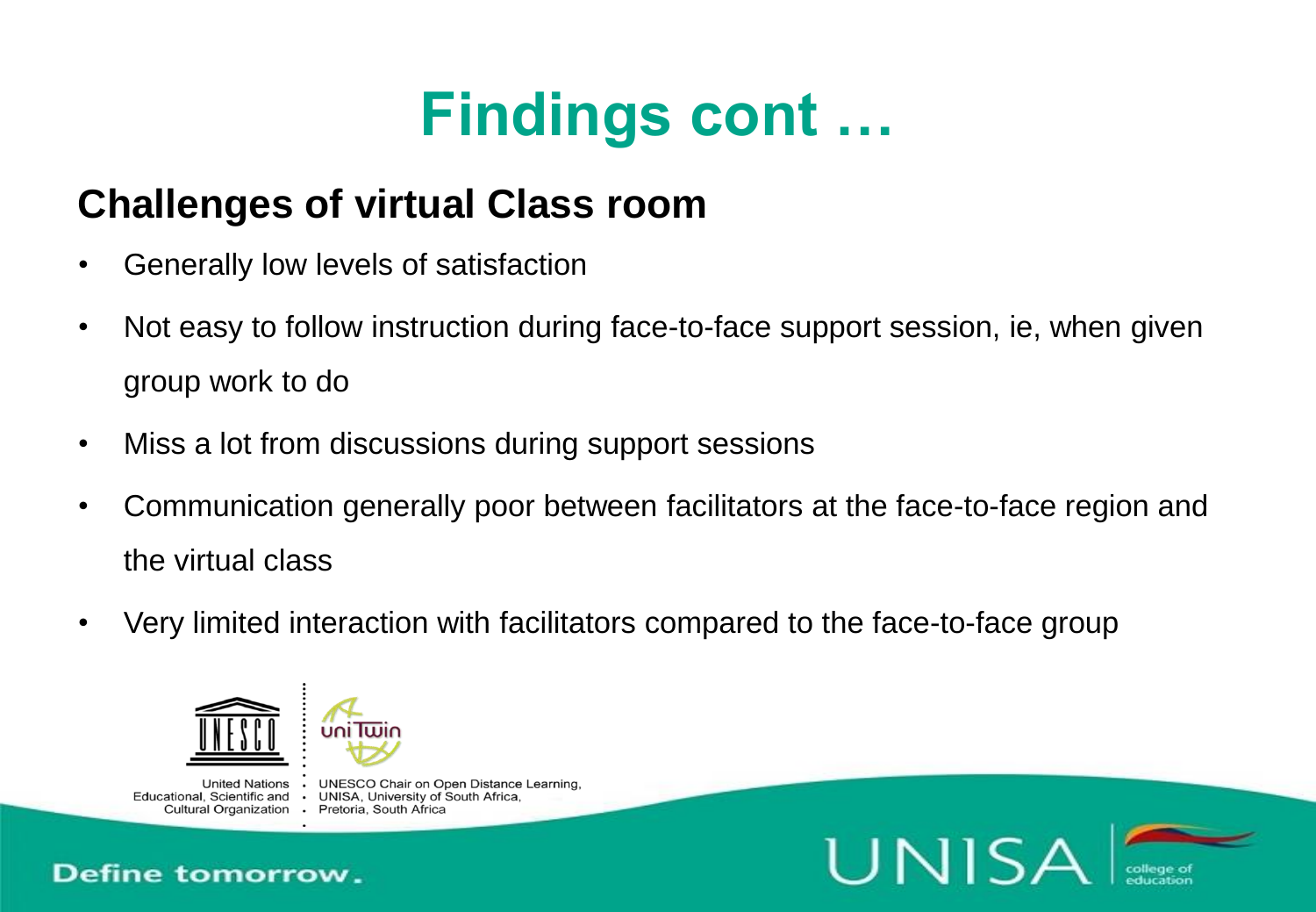## **Findings cont …**

#### **Challenges of virtual Class room cont ….**

- Facilitator not visible, but only the voice picture would help bridge the human absence
- General technological glitches that affect delivery every time
- Poor internet connection and high prices for data
- Low bandwidth
- Constant power cuts, which can be very disruptive
- Lack of technical skills (both students and facilitators)



 $\cdot$ 

**United Nations** Educational, Scientific and Cultural Organization · Pretoria, South Africa

**Define tomorrow.** 

**UNESCO Chair on Open Distance Learning.**  $\bullet$ UNISA, University of South Africa,



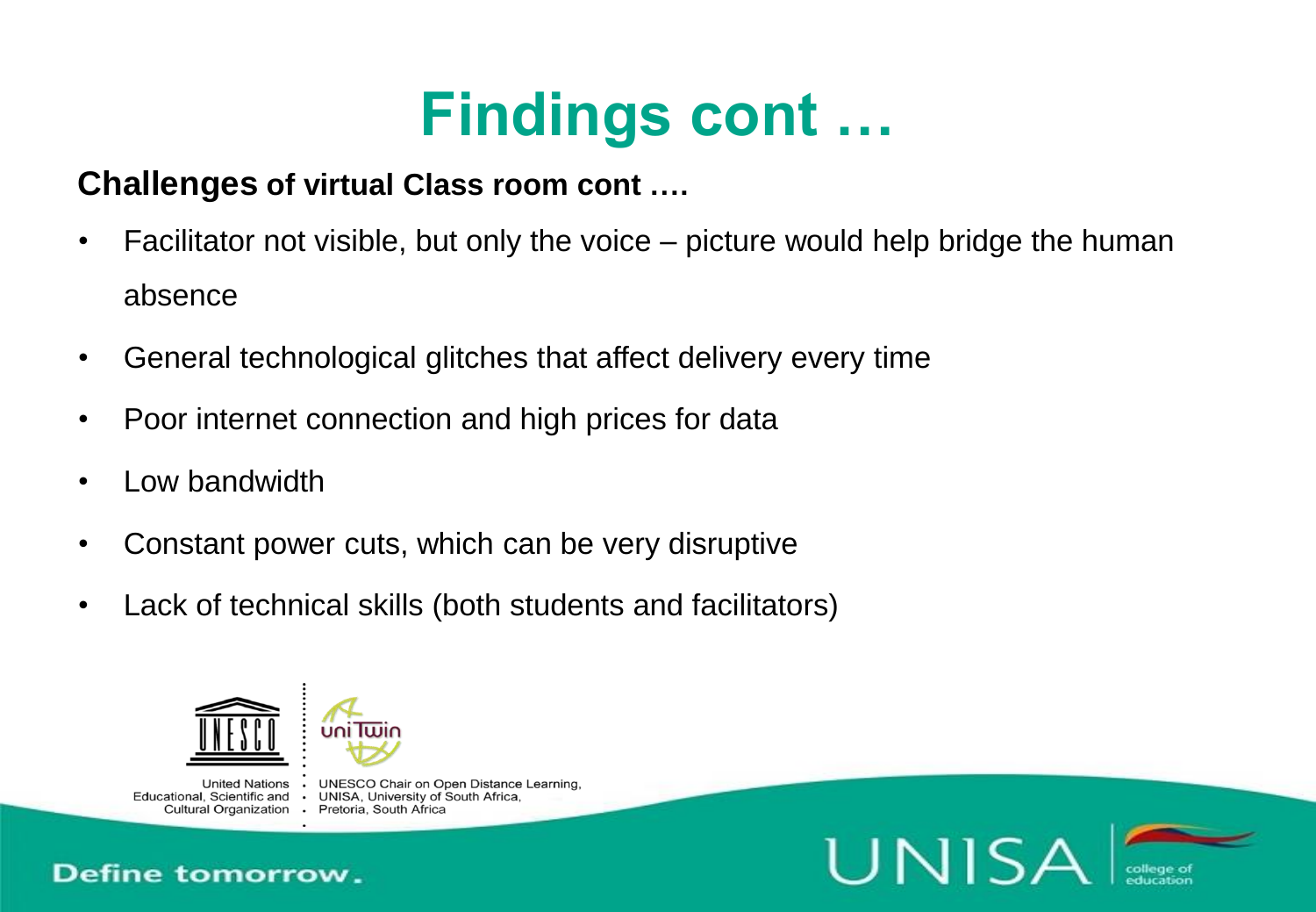## **Conclusion**

- Need to introduce multiple modes to facilitate learning (using of pictures and other cues to support learning)
- Vary presentation to engage the virtual class
- Need to provide tailor made support activities for the 2 groups for access and flexibility which characterise distance learning.
- And …. Yes! Virtual classroom can be the lacuna for improved access, openness and flexibility in an ODL University!!!



United Nations . Educational, Scientific and

**UNESCO Chair on Open Distance Learning.** • UNISA, University of South Africa, Cultural Organization · Pretoria, South Africa



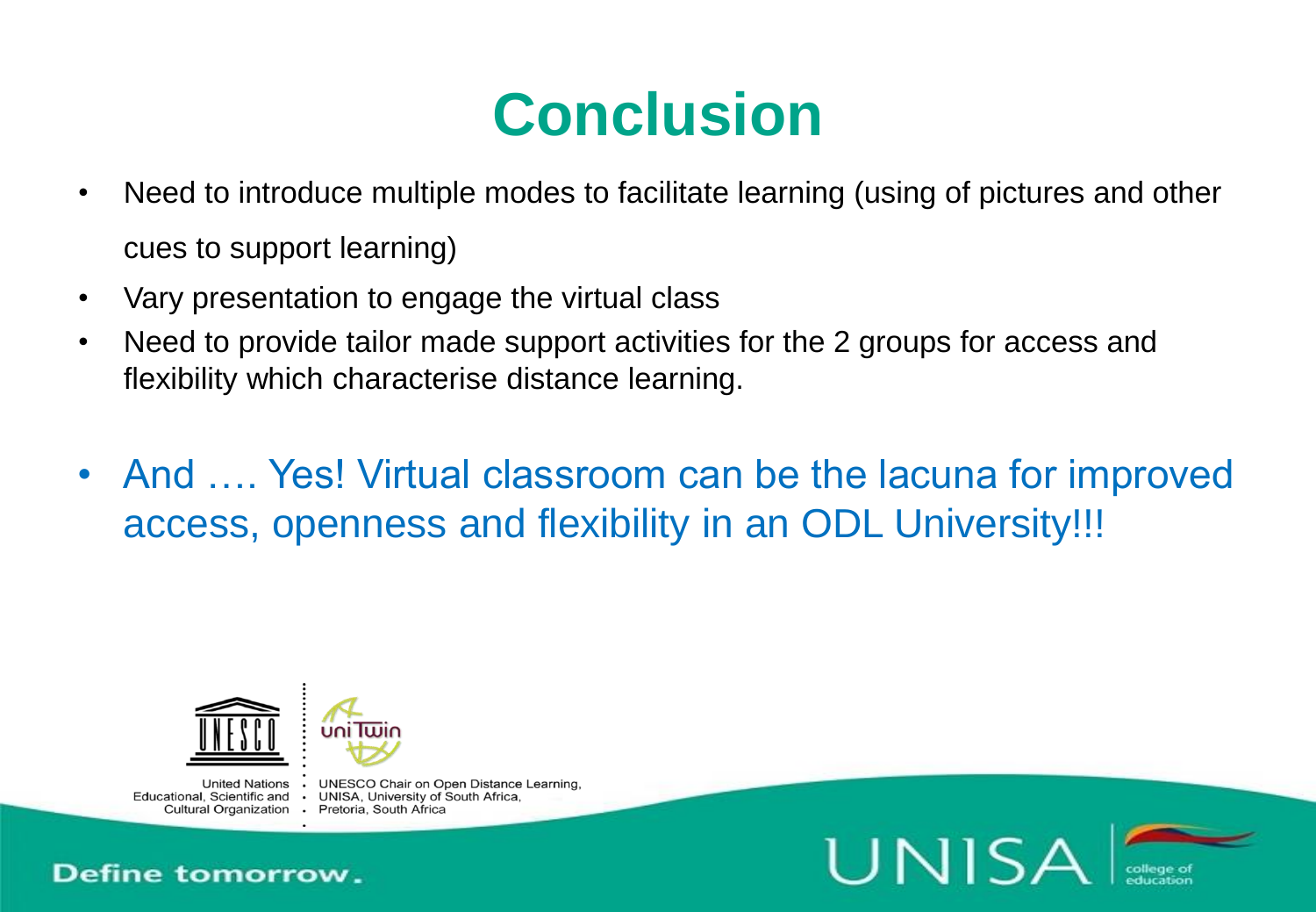## WALLAH!



**UNISA** 

college of<br>education